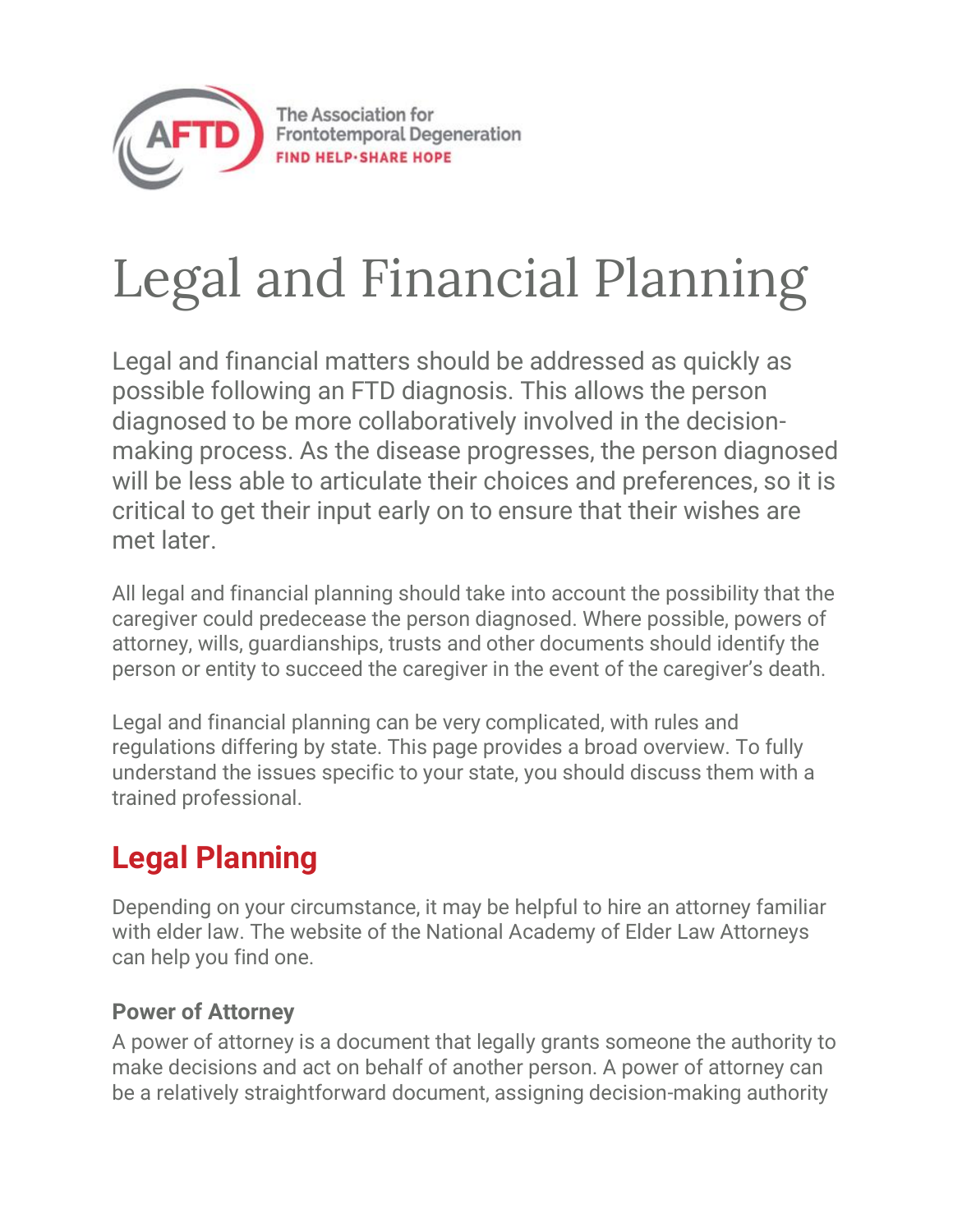to a single individual, or a long and more comprehensive one, delegating the management of specific affairs to different individuals. A power of attorney can also be conditional: a springing power of attorney, for example, becomes effective upon the occurrence of a specified event, such as incapacity. (Its opposite is a durable power of attorney, which becomes effective the moment it is signed and continues indefinitely.)

#### *Depending on your circumstance, it may be helpful to hire an attorney familiar with elder law. The website of the National Academy of Elder Law Attorneys can help you find one.*

Used in this context, the term mental capacity is defined as the ability to understand the details and consequences of executing a power of attorney. (How mental capacity is determined varies by state.) At a certain point, FTD will take away a person's mental capacity, so it is critical to discuss power of attorney as quickly as possible. As long as a person diagnosed is judged to have mental capacity, they can assign  $-$  or revoke.

Copies of a power of attorney document should be distributed appropriately to ensure that the necessary individuals and entities are aware of how decisionmaking authority is delegated. It is a good idea to keep with extra copies immediately at hand in case of confusion or disputes.

#### **Health Care Decisions**

As the disease progresses, family members are increasingly asked to make health care decisions on behalf of their loved ones with FTD. Here are some ways to preempt confusion about who can make which decisions:

- A living will can specify the types of treatments, procedures, and pain management that a terminally ill or vegetative patient does or does not wish to receive.
- A health care proxy (or health care power of attorney) designates a person to make health care decisions for the patient, and is not limited to end-of-life situations.
- An advance directive is typically a document encompassing elements of both a living will and a health care proxy.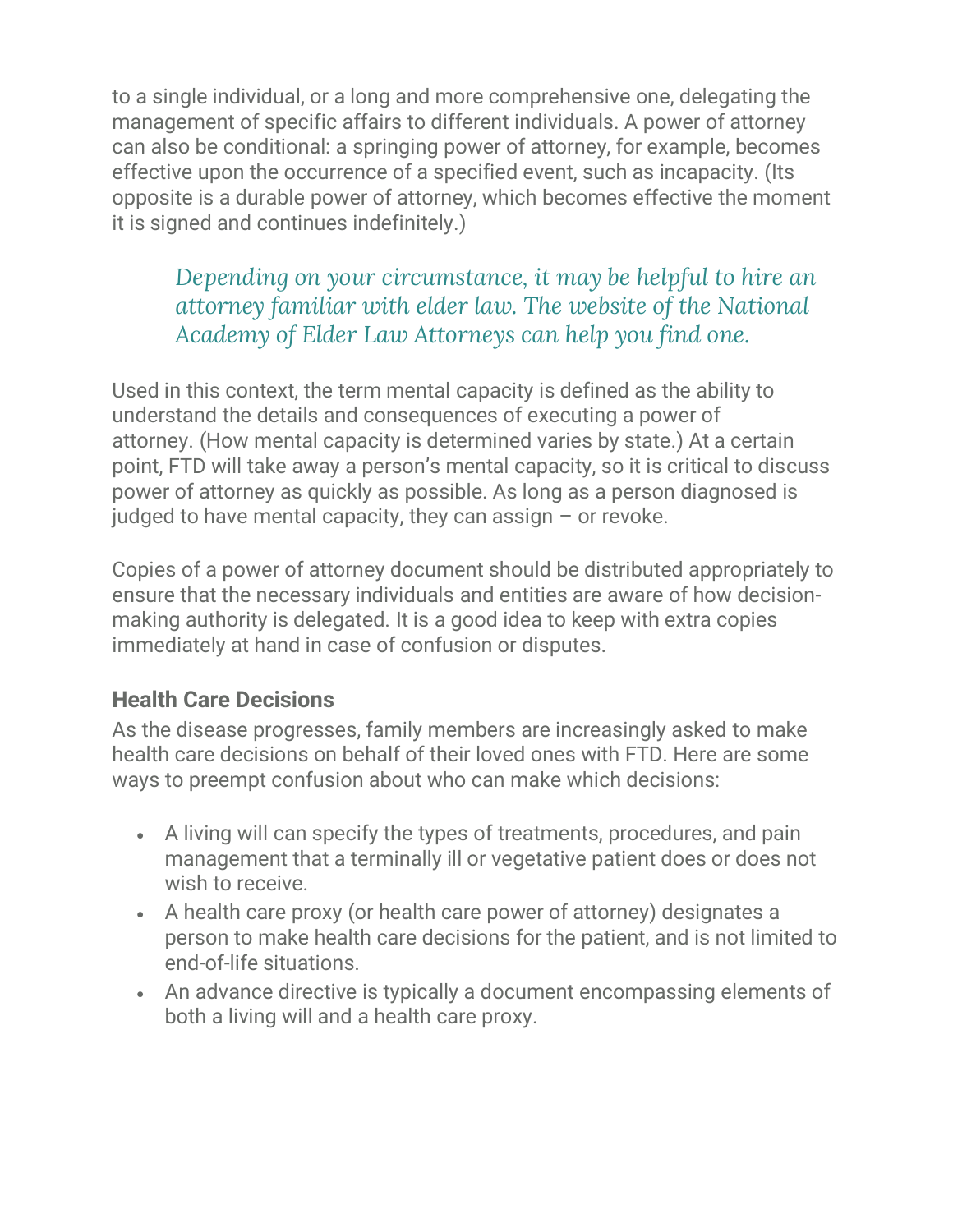#### **Guardianship / Conservatorship**

In general, a court of law can establish guardianship when a person:

- is not able to manage their affairs or make their own decisions
- has not executed a power of attorney, and is no longer mentally capable of doing so
- may cause or experience serious harm if left on their own

[Americans with Disabilities Act](https://www.ada.gov/) - Forbids employers with at least 15 employees from discriminating against person with disabilities who can still perform the essential functions of their job with reasonable accommodations.

[Family and Medical Leave Act](https://www.dol.gov/whd/fmla/) – Lets people caring for a spouse, parent or child with FTD take up to 12 weeks of unpaid, job-protected leave per year without losing their health insurance coverage.

[Consolidated Omnibus Reconciliation Act](https://www.dol.gov/general/topic/health-plans/cobra) – Requires employees who lose coverage under their employer's group health plan to remain covered for up to 18 months, although they must pay the premium themselves, plus an administrative fee.

## **Paying for Health Care**

FTD's early average age of onset can be profoundly destabilizing, impacting one's employment, finances and health insurance. The following resources can provide some assistance.

**Medicare:** Medicare coverage is limited to certain types of care services that are deemed to be medically necessary; it generally will not cover the range of continuing home health supports or assisted living facilities that are often necessary for families caring for someone with FTD. Under specific circumstances, Medicare will approve and pay for PET scans to differentiate Alzheimer's from FTD.

**Social Security Disability Insurance (SSDI):** SSDI is the federal benefits program for people who are unable to work due to a permanent physical or mental impairment. More information, including the forms necessary to apply, are located on the Social Security Administration's [website.](http://www.socialsecurity.gov/disability/disability_starter_kits_adult_eng.htm) But since the